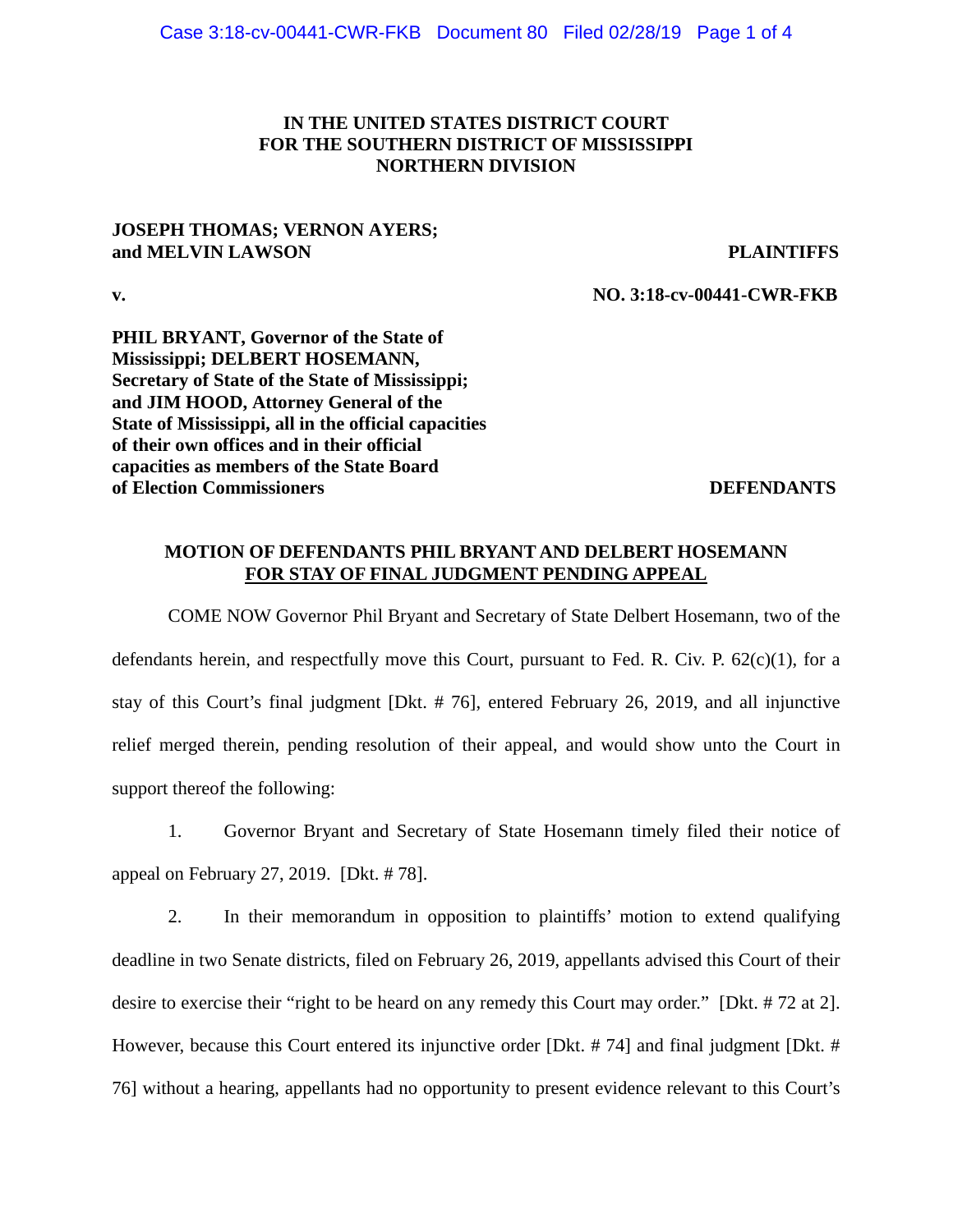### Case 3:18-cv-00441-CWR-FKB Document 80 Filed 02/28/19 Page 2 of 4

exercise of its equitable powers.

3. As plaintiffs acknowledge, this Court had been advised that plaintiff Joseph Thomas has qualified to run as a Democrat in District 22 and that at least one person has qualified to run in District 22 as a Republican. [Dkt. # 66 at 2]. Attached hereto as Exhibit 1 is an affidavit of the Chairman of the Executive Committee of the Mississippi Republican Party. Two persons have qualified as candidates in District 22: John Hayes Dent, Jr., of the Valley Precinct in Yazoo County, and Gary Dwayne Self of the Mount Hope Missionary Baptist Church Precinct in Madison County. William Briggs Hopson of the Beechwood Precinct in Warren County has filed to run in District 23.

4. This Court's injunctive order transfers all Madison County precincts into District 23 and also moves the Valley Precinct of Yazoo County into District 23, with the result that no person has qualified to run as a Republican in District 22 as redrawn by this Court. Notwithstanding this Court's prediction that "the District 23 incumbent is favored to win under any redrawn map and may even run unopposed" [Dkt. # 75 at 4], this Court has now moved into District 23 two persons who have already registered their desire to run for the Senate, although they will have to qualify again should they wish to run in the redrawn District 23.

5. The effect of the remedy granted to plaintiff Joseph Thomas by this Court at his request is, at least for the time being, to eliminate all of his Republican opposition in District 22 as redrawn by this Court. While the Court "sees a small-bore remedy and months of time in which to implement it" [Dkt. #75 at 7], nothing in the record remotely suggests that any resident of redrawn District 22 not already planning to run against plaintiff Joseph Thomas will have time to organize and finance a campaign between now and the new deadline of March 15, 2019. To uphold such a narrowly-targeted "one-count suit identifying one problem" [Dkt. # 75 at 4] in the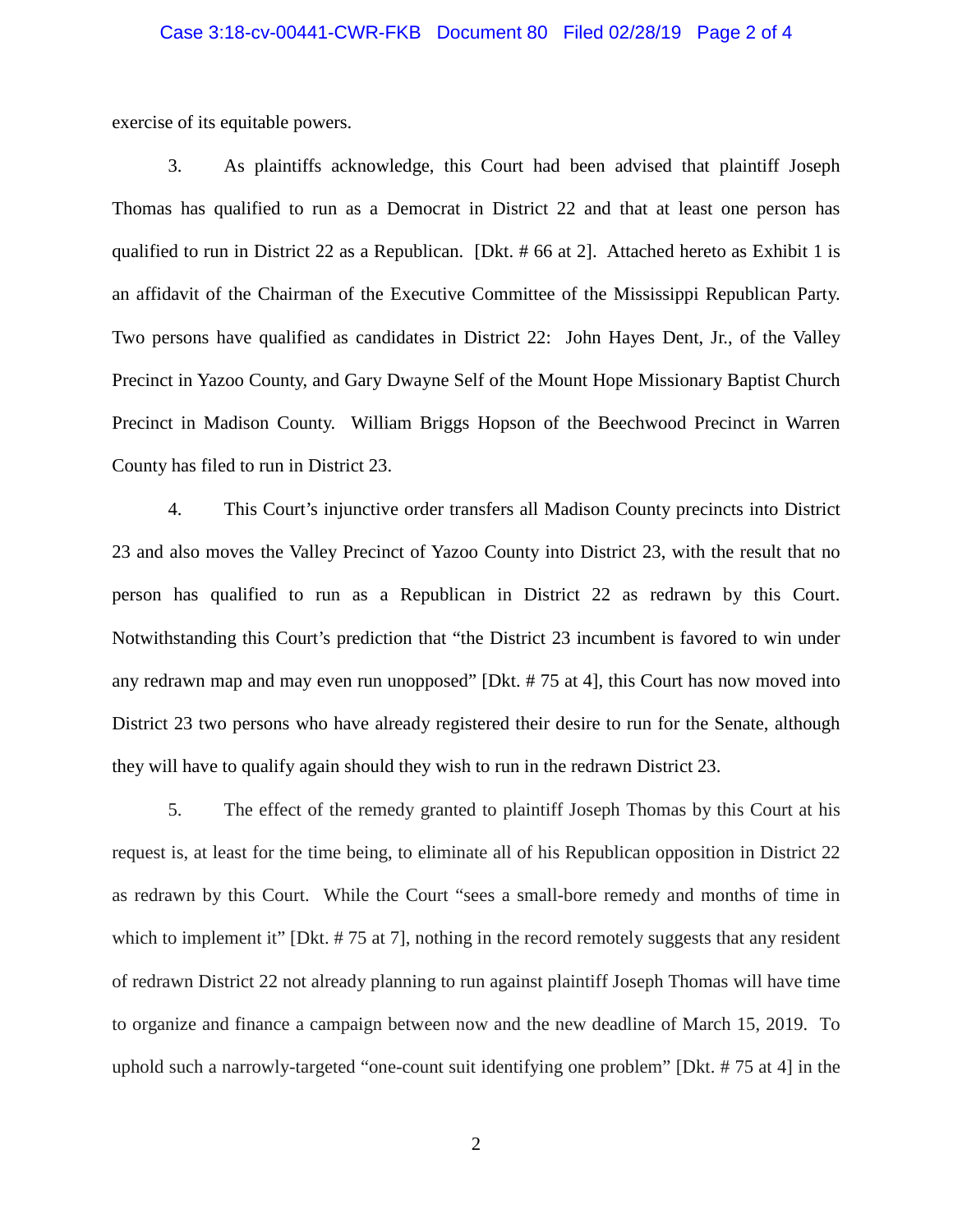### Case 3:18-cv-00441-CWR-FKB Document 80 Filed 02/28/19 Page 3 of 4

absence of injured and unrepresented parties violates basic principles of equity.

6. The order and final judgment of February 26, 2019, also disregarded appellants' report that "the Senate desires the opportunity to enact a new redistricting plan redrawing Senate District 22." [Dkt. # 72 at 3]. The Court gave no explanation of its unwillingness to grant the Senate that opportunity. This Court's refusal to give the Senate a reasonable time to act violates principles of legislative deference established in *Upham v. Seamon*, 465 U.S. 37 (1982), and *League of United Latin American Citizens v. Clements*, 986 F.2d 728, 814-15 (5th Cir. 1993).

7. Because the basis for this motion has been succinctly stated herein, appellants ask leave not to file a separate memorandum in its support.

 WHEREFORE, PREMISES CONSIDERED, appellants respectfully move this Court for a stay of its final judgment and all injunctive relief merged therein, pending resolution of their appeal.

This the 28th day of February, 2019.

Respectfully submitted,

*s/ Michael B. Wallace* MICHAEL B. WALLACE (MSB #6904) CHARLES E. COWAN (MSB #104478) WISE CARTER CHILD & CARAWAY, P.A. Post Office Box 651 Jackson, MS 39205-0651 (601) 968-5534 [mbw@wisecarter.com](mailto:mbw@wisecarter.com)

ATTORNEY FOR DEFENDANTS PHIL BRYANT, GOVERNOR OF THE STATE OF MISSISSIPPI, AND DELBERT HOSEMANN, SECRETARY OF STATE OF THE STATE OF MISSISSIPPI

TOMMIE S. CARDIN (MSB #5863) B. PARKER BERRY (MSB #104251) BUTLER SNOW LLP